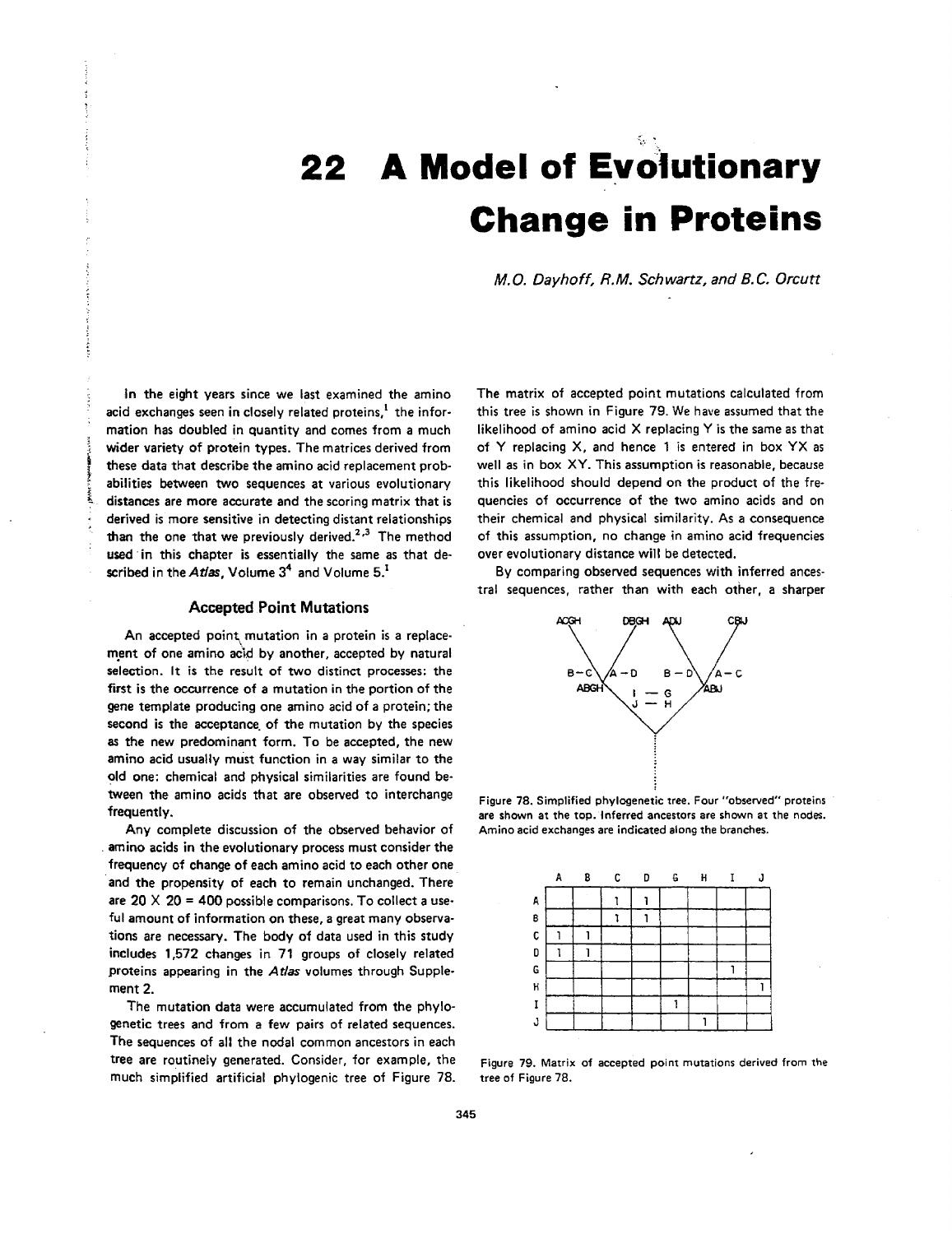picture of the acceptable point mutations is obtained. In the first amino acid position of the illustration in [Figure](#page-0-0) [78,](#page-0-0) A changes to **D** and A changes to C, but C and **D** do not directly interchange. If we had compared the observed sequences directly. we would have inferred the change of C to **D** also. (In practice, some *of* the positions in the nodal sequences are blank [ambiguous]. For these, we have treated the changes statistically, distributing them among all observed alternatives.)

The total numbers of accepted point mutations observed between closely related sequences from **34** superfamilies, grouped into 71 evolutionary trees, are shown **in** Figure 80. In order to minimize the occurrence of changes caused by successive accepted mutations at one site, the sequences within a tree were **less** than 15% different *from* one another and ancestral sequences were even closer. Of the 190 possible exchanges hown in Figure 80, 35 were never observed. These usually involved the amino acids that occur infrequently and are not highly mutable and exchanges where more than one nucleotide of the codon must change. **Of** the 1,572 exchanges the largest number, 83, was observed between Asp and Glu, two chemically very similar amino acids with codons differing by one nucleotide. About 20% of the interchanges, far more than one would expect for such similar sequences, involved amino acids whose codons differed by more than one nucleotide. Presumably, in any one tree, changes at some of the amino acid positions are rejected by selection and multiple changes at the mutable sites are favored. Many of the changes expected from the mutations of one nudeotide in **a** codon are seldom observed. Presumably these mutations have occurred often but have been rejected by natural selection acting on the proteins. For example, there were no exchanges between Gly and Trp.

#### **Mutability of Amino Acids**

**A** complete picture of the mutational process must include a consideration of the amino acids that did not



**lated** from **closely related sequences. Fifteen hundred and seventy- ancestral sequences are ambiguous.** 

 $\bar{\mathbf{v}}$ 

**Figure 80. Numbers of accepted point mutations (X10) accumu-** *two* **exchanges are shown. Fractional exchanges result when**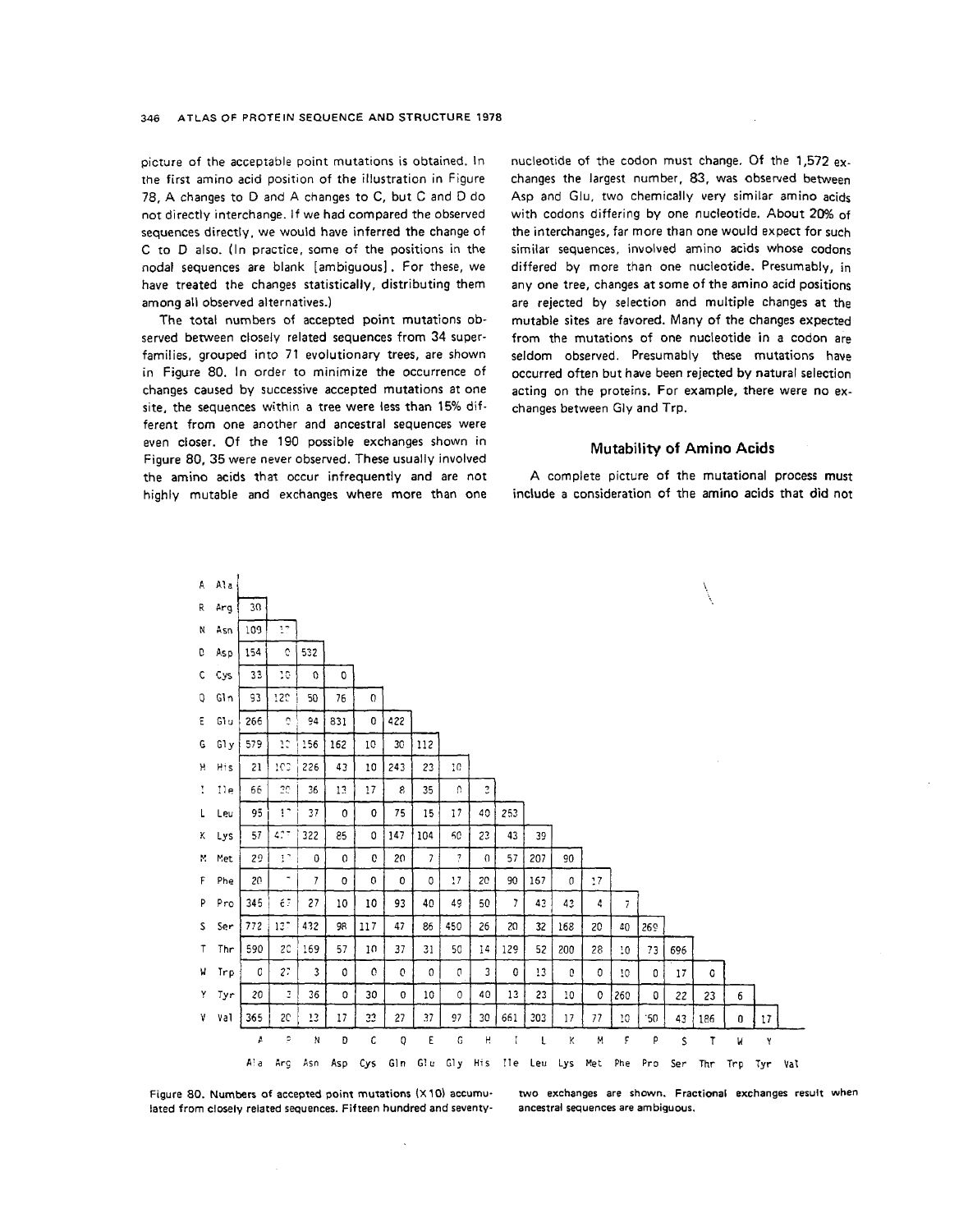<span id="page-2-0"></span>change, as well as those ?hat did. For this we need *to*  know the probability that each amino acid will change in a given small evolutionary interval. We call this number the "relative mutability" of the amino acid.

In order to compute the relative mutabilities of the amino acids, we simply count the number of times that each amino acid has changed in an interval and the number of times that it has occurred in the sequences and thus has been subject to mutation. The relative mutability of each amino acid **is** proportional to the ratio of changes to occurrences. Figure 81 illustrates the computation for a simple case in which 8 changes relatively often, A less often, and **D** never.

| Aligned                                        | A D A |    |   |
|------------------------------------------------|-------|----|---|
| sequences                                      | D     | в. |   |
| Amino acids                                    | А     | в  |   |
| Changes                                        | 1     |    |   |
| Frequency of occurrence<br>(total composition) | з     |    | 2 |
| Relative mutability                            | วว    |    |   |

Figure **81.** Sample computation of relative mutability. **The two**  aligned sequences may be **two** experimentally observed sequences or an observed sequence and its inferred anceszor.

In calculating relative mutabilities from many trees, the information from' sequences of different lengths and evolutionary distances is combined. Each relative mutability is still a ratio. The numerator is the total number of changes of this amino acid on all branches of all protein trees considered. The denominator is the total exposure of the amino acid to mutation, that is, the sum for all branches of its local frequency of occurrence multiplied **by** the total number of mutations per 100 links for that branch.

The relative mutabilities of the amino acids are shown in Table 21. On the average, Asn, Ser, Asp, and **Glu** are most mutable and Trp and Cys are least mutable.

The immutability of cysteine is understandable. Cysteine is known to have several unique, indispensible functions. It is the attachment site of heme groups in cytochrome and of FeS clusters in ferredoxin. It forms cross-links in other proteins such as chymotrypsin or ribonuclease. It seldom occurs without having an important function.

The substitution of one of the larger amino acids *of*  distinctive shape and chemistry for any other is rather uncommon. At the other extreme, the low mutability of glycine must be due to its unique smallness that is advantageous in many places. Even though serine sometimes **functions** in the active center, it much more often per-

| Table 21                                              |     |     |    |  |  |  |  |  |  |  |  |  |  |  |
|-------------------------------------------------------|-----|-----|----|--|--|--|--|--|--|--|--|--|--|--|
| Relative Mutabilities of the Amino Acids <sup>a</sup> |     |     |    |  |  |  |  |  |  |  |  |  |  |  |
| Asn                                                   | 134 | His | 66 |  |  |  |  |  |  |  |  |  |  |  |
| Ser                                                   | 120 | Arg | 65 |  |  |  |  |  |  |  |  |  |  |  |
| Asp                                                   | 106 | Lvs | 56 |  |  |  |  |  |  |  |  |  |  |  |
| Glu                                                   | 102 | Pro | 56 |  |  |  |  |  |  |  |  |  |  |  |
| Ala                                                   | 100 | Glv | 49 |  |  |  |  |  |  |  |  |  |  |  |
| Thr                                                   | 97  | Tyr | 41 |  |  |  |  |  |  |  |  |  |  |  |
| lle                                                   | 96  | Phe | 41 |  |  |  |  |  |  |  |  |  |  |  |
| Met                                                   | 94  | Leu | 40 |  |  |  |  |  |  |  |  |  |  |  |
| Gln                                                   | 93  | Cys | 20 |  |  |  |  |  |  |  |  |  |  |  |
| Val                                                   | 74  | Trp | 18 |  |  |  |  |  |  |  |  |  |  |  |
|                                                       |     |     |    |  |  |  |  |  |  |  |  |  |  |  |

aThe value for Ala has been arbitrarily **set** at **100.** 

forms a function of lesser importance, easily mimicked by several other amino anids of similar physical and chemical properties. On the average it is highly mutable.

## **Amino Acid Frequencies in the Mutation Data**

The relative frequencies of exposure to mutation of the amino acids are shown in Table 22. These frequencies,  $f_i$ , are approximately proportional to the average composition of each group multiplied by the number of mutations in the tree. The sum of the frequencies is 1.

## **Mutation Probability Matrix for the Evolutionary Distance of One PAM**

We can combine information about the individual kinds of mutations and about the relative mutability of the amino acids into one distance-dependent "mutation probability matrix" (see [Figure](#page-3-0) **82).** An element of this matrix, M<sub>ii</sub>, gives the probability that the amino acid in column **j** will be replaced by the amino acid in row i after a given evolutionary interval, in this case 1 PAM.

| Table 22                                  |
|-------------------------------------------|
| Normalized Frequencies of the Amino Acids |
| in the Accepted Point Mutation Data       |

| Gly | 0.089     | Arg  | 0.041 |
|-----|-----------|------|-------|
| Ala | 0.087     | Asn  | 0.040 |
| Leu | 0.085     | Phe  | 0.040 |
| Lys | $0.081 -$ | Gin  | 0.038 |
| Ser | 0.070     | l le | 0.037 |
| Val | 0.065     | His  | 0.034 |
| Thr | 0.058     | Cys  | 0.033 |
| Pro | 0.051     | Tyr  | 0.030 |
| Glu | 0.050     | Met  | 0.015 |
| Asp | 0.047     | Tro  | 0.010 |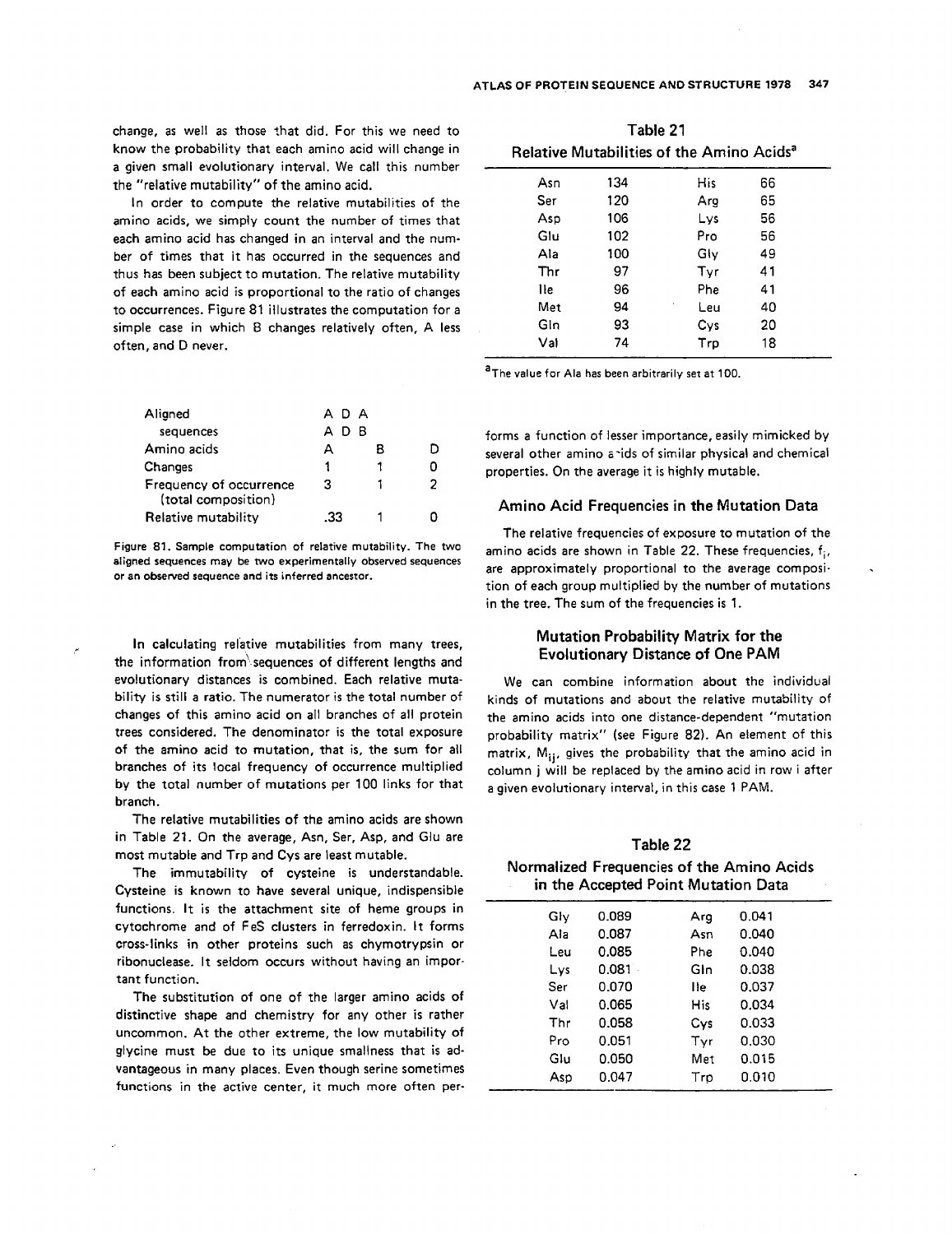<span id="page-3-0"></span>The nondiagonal elements have the values:

$$
M_{ij} = \frac{\lambda m_j A_{ij}}{\sum_i A_{ij}}
$$

where

 $A_{ij}$  is an element of the accepted point mutation matrix of Figure 80,

 $\lambda$  is a proportionality constant, and

m; is the mutability of the jth amino acid, Table 21.

The diagonal elements have the values:

$$
M_{jj}=1-\lambda m_j
$$

Consider a typical column, that for alanine. The total probability, the sum of all the elements, must be 1. The

probability of observing a change in a site containing alanine (the sum of all the elements except MAA) is proportional to the mutability of alanine. The same proportionality constant,  $\lambda$ , holds for all columns. The individual nondiagonal terms within each column bear the same ratio to each other as do the observed mutations in the matrix of Figure 80.

The quantity 100  $\times$   $\Sigma f_i M_{ii}$  gives the number of amino acids that will remain unchanged when a protein 100 links long, of average composition, is exposed to the evolutionary change represented by this matrix. This apparent evolutionary change depends upon the choice of  $\lambda$ , in this case chosen so that this change is 1 mutation. Since there are almost no superimposed changes, this also represents 1 PAM of change. If  $\lambda$  had been four times as large, the initial matrix would have represented 4 PAMs; the discussion which follows would not be changed noticeably.

|  | ORIGINAL AMINO ACID |  |  |
|--|---------------------|--|--|
|--|---------------------|--|--|

|             |              |       | A            | R              | N                        | D              | c            | 0                       | Ε                        | G              | н                       | I      | L       | ĸ              | М            | F              | p            | s            | T          | W.    | Y              | ٧      |
|-------------|--------------|-------|--------------|----------------|--------------------------|----------------|--------------|-------------------------|--------------------------|----------------|-------------------------|--------|---------|----------------|--------------|----------------|--------------|--------------|------------|-------|----------------|--------|
|             |              |       | Ala          | Arg            | Asnl                     | Asp            | Cysl         | $G\ln$                  | Glu                      | GIy            | His                     | Ilel   | Leul    | Lys            | Met          | Phe            | Pro          | Ser          | Thr        | Trp.  | Tyr            | Val    |
|             | $\mathbf{A}$ |       | A1 a 9867    | $\overline{c}$ | او                       | 10             | 3ł           | 8                       | 17                       | 21             | 2                       | 6      | 4       | 2              | 6            | 2 <sup>1</sup> | 22           | 35           | 32         | 0ł    | 2              | 18     |
|             | R            | Arg   | 11           | 9913           | 1                        | 0              | $\mathbf{1}$ | 10                      | 0                        | 0              | 10                      | 3      | 1       | 19             | 4            |                | 4            | 6            |            | 8     | o              |        |
|             | N            | Asn   | 4            | 11             | 9822                     | 36             | 0            | 4                       | 6                        | 6              | 21                      | 3      | 1       | 13             | 0            |                | $\mathbf{2}$ | 20           | 9          |       | 4              |        |
|             | D            | Asp   | 6            | $\Omega$       |                          | 42 9859        | ΩI           | 6                       | 53                       | 6              | 4                       | 1      | 0       | 3              | O.           | 0              | 1            | 5            | 3          | 0     | 0              |        |
|             | c            | Cys   | 1            | 1              | $\mathbf{0}$             |                | 0 9973       | $\Omega$                | ٥                        | 0              | 1                       |        | 0       | ٥              | 0            | 0              | 1            | 5            |            | ۵     | 3              |        |
|             | o            | Gln   | 3            | 9              | 4                        | 5 <sup>1</sup> |              | 0 9876                  | 27                       | 1              | 23                      |        | 3       | 6              | 4            | 0              | 6            | 2            | 2          | 01    | 0              |        |
|             | ε            | Gl u  | 10           | 0              | $\overline{\phantom{a}}$ | 56             | $\Omega$     |                         | 35 9865                  |                | $\overline{\mathbf{c}}$ | 3      |         | Δ              | 1            | 0              | 3            | 4            | 2          | 0!    | 1              |        |
|             | G            | Gly   | 21           | $\mathbf{1}$   | 12                       | 11             | 11           | $\overline{\mathbf{3}}$ | $\overline{\phantom{a}}$ | 9935           | ı                       | a      | 1       | 2              |              |                | 3            | 21           | 3          | 01    | O              |        |
| AMINO ACID  |              | H His | $\mathbf{1}$ | 8              | 18                       | 3              | ı            | 20                      | 1                        |                | 0 9912                  | 0      |         |                | 0            | 21             | 3            | ı            |            |       | 4              |        |
|             | $\mathbf{I}$ | 11e   | 2            | 2              | 3                        | 1              | 2            | 1                       | 2                        | ٥              |                         | 0 9872 |         | $\overline{c}$ | 12           | 7              | 0            |              | 7          | 0     | 1              | 33     |
|             | L.           | Leu   | 3            |                | 3                        | 0              | 0            | 6                       | 1                        | 1              | 4                       |        | 22 9947 | $\mathbf{2}$   | 45           | 13             | 3            | 1            | 3          | 4     | 2              | 15     |
| REPLACEMENT | ĸ            | Lys   | 2            | 37             | 25                       | 6              | 0            | 12                      | 7                        | $\overline{c}$ | 2                       | 4      | ı       | 9926           | 20           | ΩI             | 3            | 8            | 11         | O     |                |        |
|             | M            | Met   |              | 1              | 0                        | o              | ٥            | 2                       | 0                        | 0              | 0                       | 5      | 8       |                | 4 9874       |                | 0            |              | 2          | 0     | ٥              |        |
|             | F            | Phe   |              |                | 1                        | ٥              | 0            | C.                      | 0                        | 1              | 2                       | 8      | 6       | $\mathbf{0}$   |              | 4 9946         | O            | 2            | 1          | 31    | 28             | n      |
|             | p            | Pro   | 13           | 5              | $\overline{\mathbf{c}}$  | 1              | 1            | 8                       | 3                        | 2              | 5                       | 1      | 2       | 2              | 1            |                | 9926         | 12           | 4          | 0     | Û              | 2      |
|             | S            | Ser   | 28 !         | 11             | 34                       | 7              | 11           | 4                       | 6                        | 16             | 2                       | 2      | 1       | 7              | 4            | 31             |              | 17 9840      | 38         | 51    | 2              | 2      |
|             | Т            | Thr   | 22           | 2              | 13                       | 4              | 1            | 3                       | 2                        | 2              | ı                       | 11     | 2       | 8              | 6            |                | 5            |              | $-32$ 9871 | ni    | $\overline{2}$ | 9      |
|             | M            | Trp   | 0            | $\overline{c}$ | 0                        | 0              | 0            | 0                       | 0                        | 0              | 0                       | 0      | 0       | 0              | 0            |                | 0            | $\mathbf{I}$ |            | 09976 | 1              | 0      |
|             | Y            | Tyr   | 1            | ٥ŀ             | 3                        | 0              | 3            | 0                       | 1                        | 0              | 4                       |        |         | 0              | $\mathbf{0}$ | 21             | 0            | $\mathbf{1}$ | 1          | 21    | 9945           |        |
|             | ٧            | Val   | 13           | 2              |                          | ı              | 3            | 2                       | 2                        |                | 3                       | 57     | 11      |                | 17           | 1              |              | 2            | 10         |       |                | 2 9901 |

Figure 82. Mutation probability matrix for the evolutionary distance of 1 PAM. An element of this matrix, M<sub>ii</sub>, gives the probability that the amino acid in column j will be replaced by the amino acid in row i after a given evolutionary interval, in this case

1 accepted point mutation per 100 amino acids. Thus, there is a 0.56% probability that Asp will be replaced by Glu. To simplify the appearance, the elements are shown multiplied by 10,000.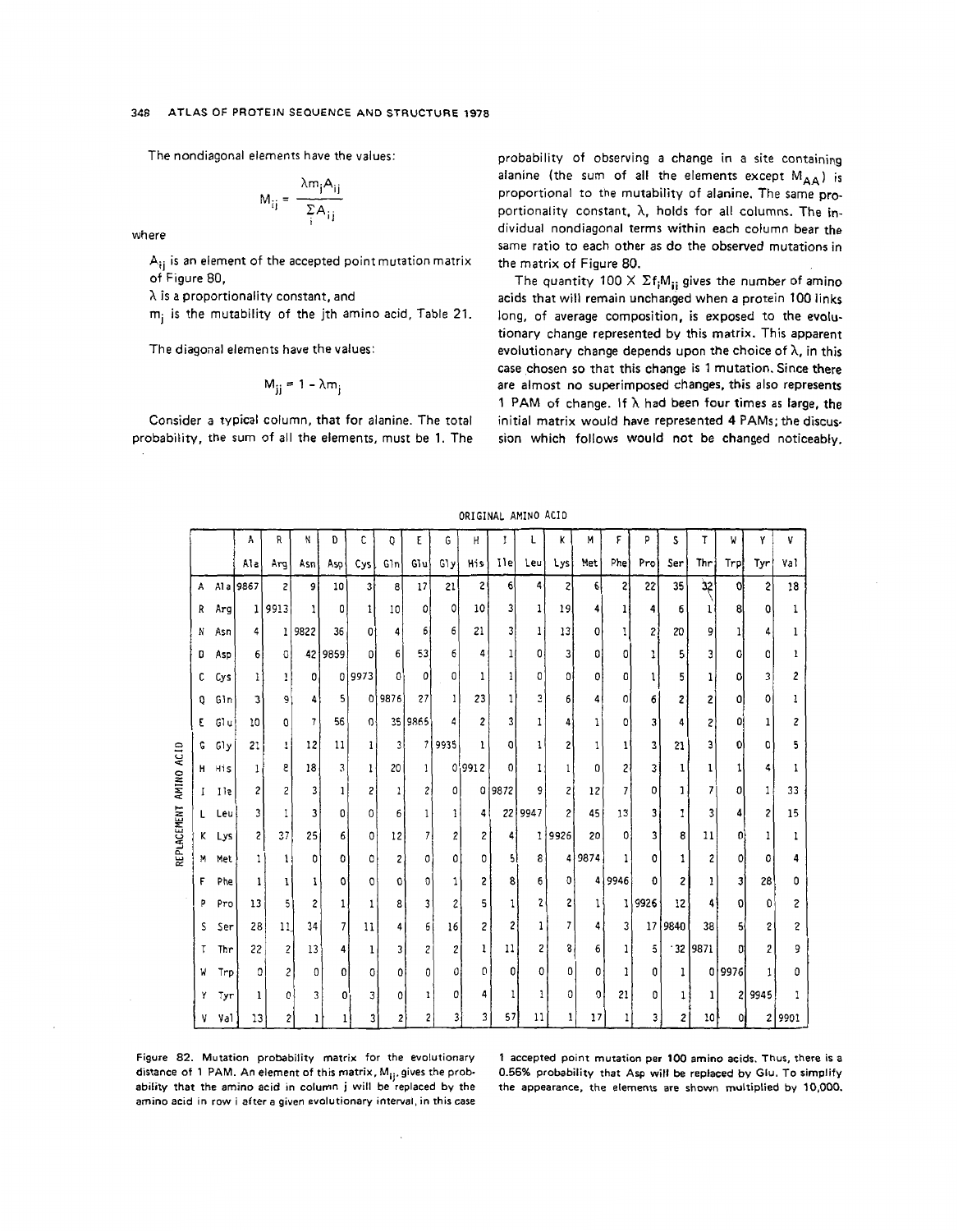## **Simulation of the Mutational Process**

For evaluating statistical methods of detecting relationships, for developing methods of measuring evolutionary distances between proteins, and for determining the accuracy of programs to construct evolutionary trees, we need to have examples of proteins at known evolutionary distances. The mutation probability matrix provides the information with which to simulate any amount of evolutionary change in an unlimited number of proteins. Further, we can start with one protein and simulate its separate evolution in duplicated genes or in divergent organisms. By considering many groups of equences related by the same evolutionary history, a measure is readily obtained of the expected deviations due to random fluctuations in the evolutionary process.

If we only require that, on the average, one mutation takes place in the evolutionary interval of, **1** PAM, we can use a simulation requiring one random number for each amino acid in the sequence, as follows: To determine the fate of the first amino acid, say Ala, a uniformly distributed random number between 0 and 1 is obtained. The first column of the mutation probability matrix (Fi[gure](#page-3-0)  [82\)](#page-3-0) gives the relative probability of each possible event that may befall Ala (neglecting deletion for simplicity). If the random number falls between **0** and .9867, Ala is left unchanged. If the number is between .9867 and .9868, it **is** replaced with Arg, if it is between .9868 and .9872, it **is** replaced with Asp, and **so** forth. Similarly, a random number **is** produced for each amino acid in the sequence, and action, is taken as dictated by the corresponding column of the matrix. The result is a simulated mutant sequence. Any number of these can be generated: their average distance from the original is **1 PAM** although some may have no mutations and some may have two or more. The effects on the sequence of a longer period of evolution may be simulated by successive applications of the matrix to the sequence resulting from the last application.

For simulations in which a predetermined number of changes are required, a two-step process involving *two*  random numbers for each mutation can be used. Starting with a given sequence, the first amino acid that will mutate is selected: the probability that any one will be selected **is** proportional to its mutability [\(Table](#page-2-0) **21).** Then the amino acid that replaces it. **is** chosen. The probability for each replacement is proportional to the elements in the appropriate column **of** [Figure 82.](#page-3-0) Starting with the resultant sequence, a second mutation can be simulated, and **so on,** until a predetermined number of changes have been made. In this process, superimposed and back mutations may occur.

The 1 PAM matrix can be multiplied by itself N times to yield a matrix that predicts the amino acid replacements to be found after N **PAMs** of evolutionary change in. a sequence of average composition. On the average, the results of the simulations above match the predictions of the corresponding matrices.

# **Mutation Probability Matrices for Other Distances**

The mutation probability matrix  $M_1$ , corresponding to 1 PAM, has a number of interesting properties (see [Figure](#page-3-0) *[82\)](#page-3-0).* If, in a simulation, it is applied **10** a protein with the average amino acid composition given in [Table](#page-2-0) **22,** on the average, the composition of the resulting mutated proteins will be unchanged. Repeated applications of the matrix to proteins of any other composition will give mutants that change toward average composition; any such matrix has implicit in it some particular asymptotic composition.

There is a different mutation probability matrix for each evolutionary interval. These can be derived from the one for **1** PAM by matrix multiplication. If the I-PAM matrix is multiplied by itself an infinite number of times, each column of the resulting matrix approaches the asymptotic amino acid composition:

$$
f_{A} f_{A} f_{A} f_{A} \dots
$$
\n
$$
M_{\infty} = \frac{f_{R} f_{R} f_{R} f_{R} \dots}{f_{N} f_{N}}
$$
\n
$$
\dots
$$

At a great distance, there is very little relationship information left in the matrix. For example, at a distance of 2,034 PAMs, all of the matrix values are within 5% of their limiting values except for the Trp-Trp element, which is 75% higher than.the limit, and the Cys-Cys element, which is **11%** higher.

The matrix for 0 PAMs is simply a unit diagonal; no amino acid would have changed:

$$
M_0 = \begin{bmatrix} 1 & 0 & 0 & \dots \\ 0 & 1 & 0 & \dots \\ 0 & 0 & 1 & \dots \\ \vdots & \vdots & \vdots & \ddots \end{bmatrix}
$$

The mutation probability matrix for 250 PAMs is shown in Figure 83. At this evolutionary distance, only one amino acid in five remains unchanged. However, the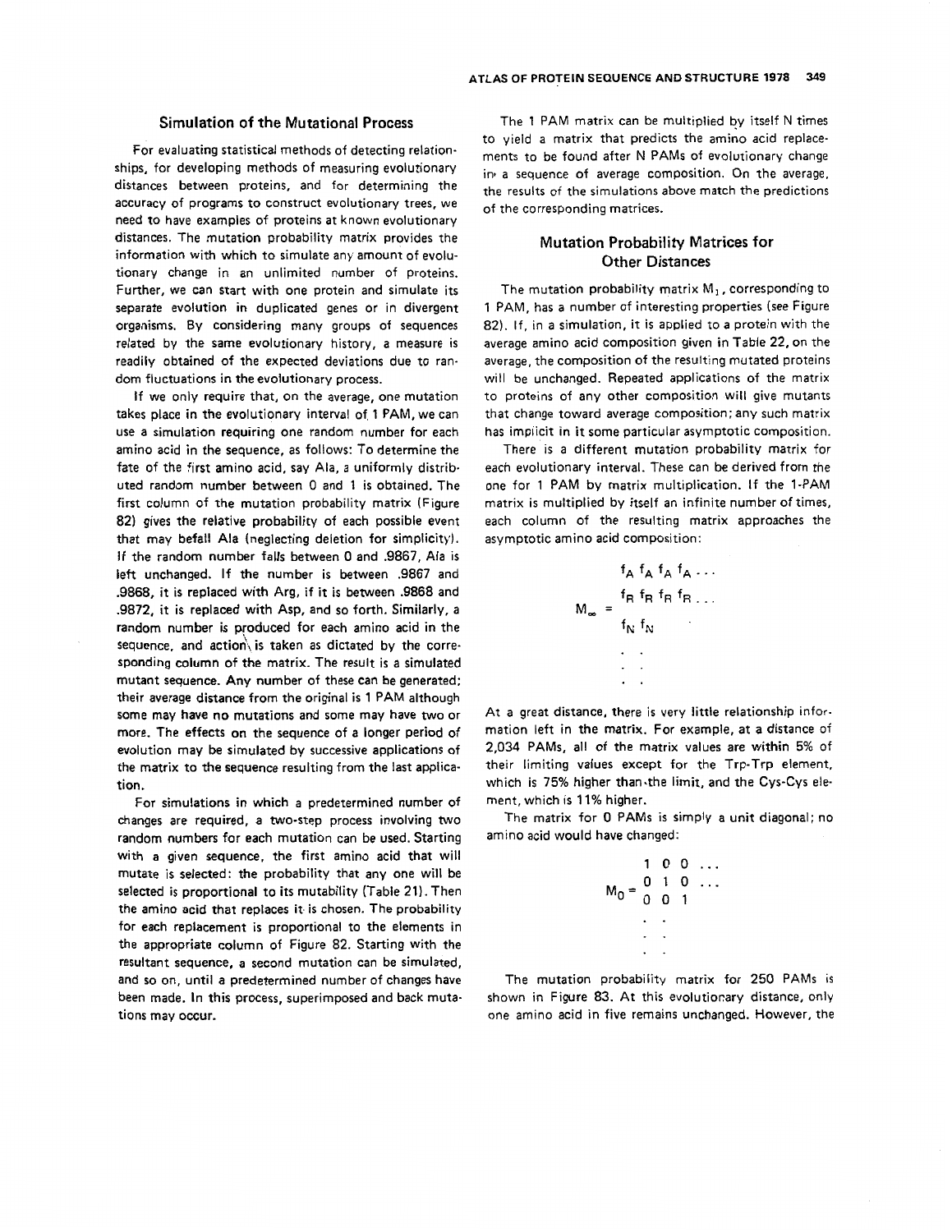#### **350 ATLAS OF PROTEIN SEOUENCE AND STRUCTURE 1978**

amino acids vary greatly in their mutability; 55% of the tryptophans. 52% of the cysteines and 27% of the glycines would still be unchanged, but only 6% of the highly mutable asparagines would remain. Several other amino acids, parricularly alanine, aspartic acid, glutamic acid, glycine, lysine, and serine are more likely to occur in place of an original asparagine than asparagine itself at this evolutionary distance! This is understandable from the data giving the preferred mutations and the relative mutabilities. Asparagine **is** highly mutable, therefore it changes to other amino acids. These are less mutable and may not change again. This effect is much more conspicuous in the case *of* methionine. Surprisingly, a methionine originally present would **have** changed to leucine in 20% of the cases, but would remain methionine in only 6%. Over one-third **of** the mutations in methionine are specifically to leucine (Figure **80).** Leucine is less than one-half as mutable **as** methionine [\(Table](#page-2-0) **21).** 

From the series of distance-dependent mutation probability matrices, we can compute detailed answers *to* the question "How does the evolutionary process affect the similarity of related protein sequences?"

## **Estimation of Evolutionary Distance**

There is a different mutation probability matrix for each evolutionary interval measured in **PAMs.** For each such matrix, we can calculate the percentage of amino acids that will be observed to change **on** the average in the interval bv the formula:

$$
00(1 - \sum_i f_i M_{ii})
$$

[Table 23](#page-6-0) shows the correspondence between the **observed**  percent difference between two sequences and the evolutionary distance in **PAMs. We** use this scale to estimate

|     |      |      |     |                          |                          |     |               |                |      | ORIGINAL AMINO ACID |       |                         |                |     |                |     |     |     |     |     |     |
|-----|------|------|-----|--------------------------|--------------------------|-----|---------------|----------------|------|---------------------|-------|-------------------------|----------------|-----|----------------|-----|-----|-----|-----|-----|-----|
|     |      | Å    | R   | N                        | D                        | C   | 0             | Ε              | G    | 'n.                 | I     | L                       | Κ              | M   | F              | p   | S   | T   | W   | Y   | ۷   |
|     |      | Al a | Arg | Asn                      | Asp                      | Cys | 61n           | G1 u           | G1 y | Hi s                | $i$ e | Leu                     | Lys            | Met | Phe            | Pro | Ser | Thr | Trp | Tyr | Va1 |
| A   | Ala  | 13   | 6   | 9                        | ò                        | 5   | 8             | 9              | 12   | 5                   | 8     | 6                       | $\overline{7}$ | 7   | 4              | 11  | 11  | 11  | 2   | 4   | 9   |
| R   | Arg  | 3    | 17  | 4                        | 3                        | 2   | 5             | 3              | 2    | 6                   | 3     | $\overline{\mathbf{c}}$ | 9              | 4   | 1              | 4   | 4   | 3   | 7   | 2   | 2   |
| N   | Asn  | 4    | 4   | 6                        | $\overline{\phantom{a}}$ | 2   | 5             | 6              | 4    | 6                   | 3     | $\mathbf{2}$            | 5              | 3   | $\overline{c}$ | 4   | 5   | 4   | z   | 3   | 3   |
| D   | Asp  | 5    | 4   | 8                        | 11                       | 1   | 7             | 10             | 5    | 6                   | 3     | $\mathbf{c}$            | 5              | 3   | 1              | 4   | 5   | 5   | 1   | 2   | 3   |
| С   | Cys  | г    | Ţ   | 1                        | ı                        | 52  | 1             | 1              | 2    | 2                   | 2     | 1                       | 1              | 1   | 1              | 2   | 3   | 2   | 1   | 4   | 2   |
| Q   | Gln  | 3.   | 5   | 5                        | 6                        | ı   | 10            | $\overline{7}$ | 3    | 7                   | z     | 3                       | 5              | З   | 1              | 4   | 3   | 3   | 1   | 2   | 3   |
| Ε   | Glu  | 5    | 4   | $\overline{\phantom{a}}$ | 11                       | 1   | Ò             | 12             | 5    | 6                   | 3     | 2                       | 5              | 3   | 1              | 4   | 5   | 5   | 1   | 2   | 3   |
| G   | Gly  | 12   | 5   | 10                       | 10                       | 4   | $\mathcal{I}$ | 9              | 27   | 5                   | 5.    | 4                       | 6              | 5   | 3              | 8   | 11  | ò   | 2   | 3   | 7   |
| н   | His  | 2    | 5   | 5                        | 4                        | 2   | 7             | 4              | 2    | 15                  | 2     | 2                       | 3              | 2   | 2              | 3   | 3   | 2   | 2   | 3   | 2   |
| I   | Il e | 3    | 2   | 2                        | г                        | 2   | 2             | 2              | 2    | 2                   | 10    | 6                       | 2              | 6   | 5              | 2   | 3   | 4   | ı   | 3   | 9   |
| L   | Leu  | 6    | 4   | 4                        | 3                        | 2   | 6             | 4              | 3    | 5                   | 15    | 34                      | 4              | 20  | 13             | 5   | 4   | 6   | 6   | 7   | 13  |
| ĸ   | Lys  | 6    | 18  | 10                       | 8                        | 2   | 10            | 8              | 5    | 8                   | 5     | 4                       | 24             | ō   | 2              | 6   | 8   | 8   | 4   | 3   | 5   |
| M   | Met  | ı    | 1   | ı                        | 1                        | 0   | 1             | 1              | 1    | 1                   | 2     | 3                       | 2              | 6   | 2              | 1   | 1   | 1   | ı   | 1   | 2   |
| F   | Phe  | 2    | I.  | 2                        | 1                        | 1   | 1             | 1              | 1    | 3                   | 5     | 6                       | 1              | 4   | 32             | 1   | 2   | S   | 4   | 20  | 3   |
| P   | Pro  | 7    | 5   | 5                        | 4                        | 3   | 5             | 4              | 5    | 5                   | 3     | 3                       | 4              | з   | 2              | 20  | 6   | 5   | 1   | 2   | 4   |
| َ s | Ser  | 9    | 6   | 8                        | 7                        | 7   | 6             | 7              | õ    | 6                   | 5     | 4                       | 7              | 5   | 3              | 9   | 10  | 9   | 4   | 4   | 6   |
| Т   | Thr  | 8    | 5   | 6                        | 6                        | 4   | 5             | 5              | 6    | 4                   | 6     | 4                       | 6              | 5   | 3              | 6   | 8   | 11  | 2   | 3   | 6   |
| W   | Trp  | 0    | 2   | 0                        | 0                        | 0   | 0             | 0              | c    | 1                   | O     | 1                       | 0              | 0   | 1              | 0   | 1   | 0   | 55  | 1   | 0   |
| Υ   | Tyr  | 1    | ı   | 2                        | 1                        | 3   | 1             | 1              | 1    | 3                   | 2     | 2                       | 1              | 2   | 15             | 1   | 2   | 2   | 3   | 31  | 2   |
| ٧   | Val  | 7    | 4   | 4                        | 4                        | 4   | 4             | 4              | 5    | 4                   | 15    | 10                      | 4              | 10  | 5              | 5   | 5   | 7   | 2   | 4   | 17  |

OR?C:?IAL **AVINO** ACID

**Figure 83. Mutation probability matrix** for **the evolutionary dis**tance of 250 PAMs. To simplify the appearance, the elements **are shown multiplied by** 100. **In comparing two sequences** of **average amino acid frequency a1 this evolutionary distance, there is** a **13% probability that a position containing Ala in the** *first*  **iequence** will **contain Ala in the second. There** *is* **a 3% chance [hat it will contain Arg, and 50 forth. The relationship of two se-Juences at a distance** of **250 PAMs can be demonstrated by sta- :istical methods.**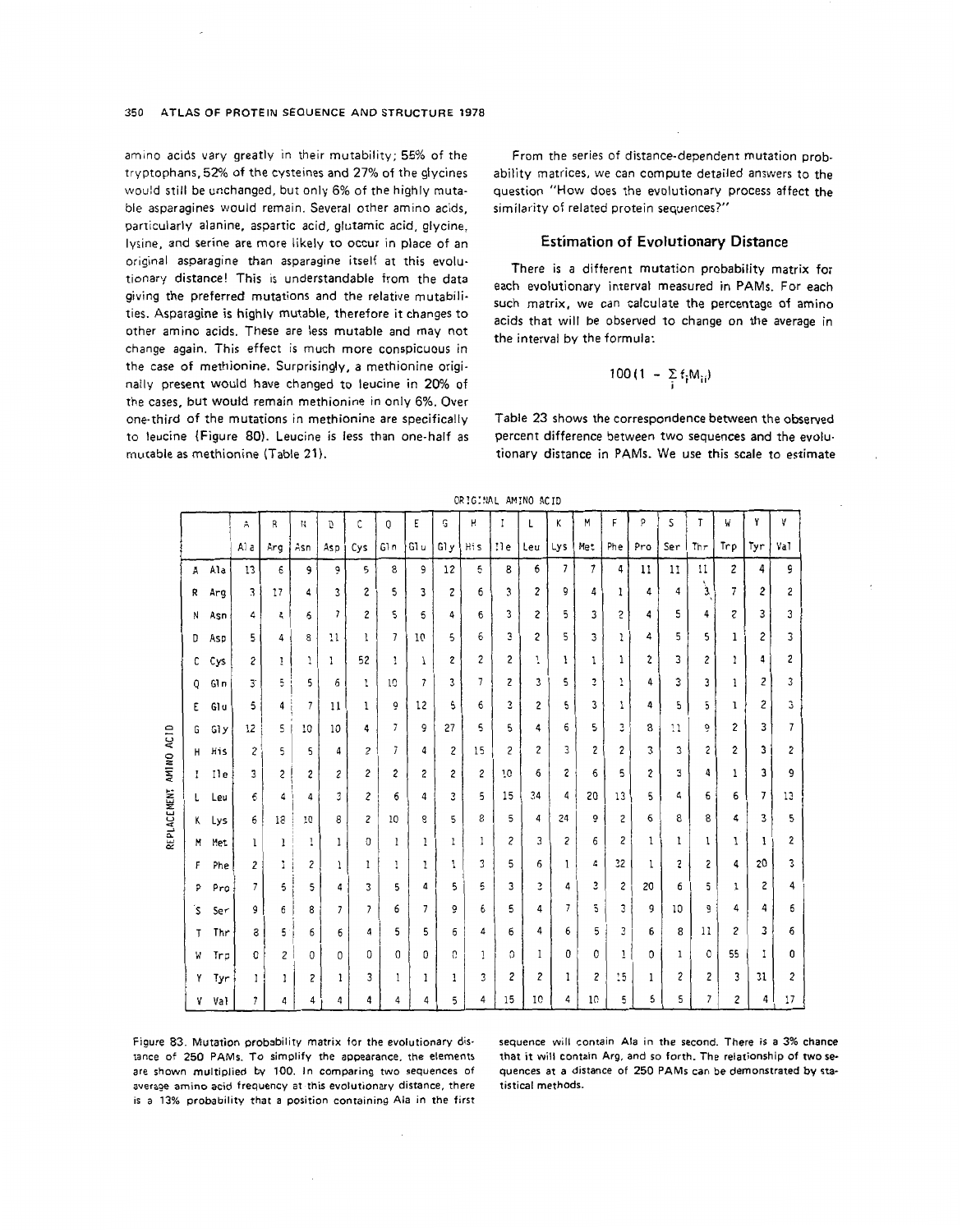<span id="page-6-0"></span>

| Table 23                                    |
|---------------------------------------------|
| Correspondence between Observed Differences |
| and the Evolutionary Distance               |

| Observed<br>Percent<br><b>Difference</b> | Evolutionary<br><b>Distance</b><br>in PAMs |  |
|------------------------------------------|--------------------------------------------|--|
| 1                                        | 1                                          |  |
| 5                                        | 5                                          |  |
| 10                                       | 11                                         |  |
| 15                                       | 17                                         |  |
| 20                                       | 23                                         |  |
| 25                                       | 30                                         |  |
| 30                                       | 38                                         |  |
| 35                                       | 47                                         |  |
| 40                                       | 56                                         |  |
| 45                                       | 67                                         |  |
| 50                                       | 80                                         |  |
| 55                                       | 94                                         |  |
| 60                                       | 112                                        |  |
| 65                                       | 133                                        |  |
| 70                                       | 159                                        |  |
| 75                                       | 195                                        |  |
| 80                                       | 246                                        |  |
| 85                                       | 328                                        |  |

evolutionary distances from matrices of percent difference between sequences. These estimated distances were used in the computations of evolutionary trees in this book. The differences predicted for a given **PAM** distance differ by up to **2.5%** from those that we reported in Volume 5. **A** more complete scale is given in Table 36 of the Appendix.

## **Relatedness Odds Matrix**

The elements,  $M_{ii}$ , of the mutation probability matrix for each distance give the probability that amino acid **j**  will change to i in a related sequence in that interval. The normalized frequency  $f_i$  gives the probability that i will occur in the second sequence by chance.

The terms of the relatedness odds matrix are then:

$$
R_{ij} = \frac{M_{ij}}{f_i}
$$

The **odds** matrix is symmetrical. Each term gives the probability of replacement per occurrence of i per occurrence of **j.** 

Amino acid pairs with scores above **1** replace ach other more often as alternatives in related sequences than in random sequences of the same composition whereas those with scores below **1** replace each other less often.

The information in the 250-PAM odds matrix has proven very useful in detecting distant relationships between sequences. When one protein is compared with another, position by position, one should multiply the odds for each position to calculate an odds for the whole protein. However, it is more convenient to add the logarithms of the matrix elements. The log of the 250-PAM odds matrix is shown in [Figure 84.](#page-7-0)

## **The Chemical Meaning of Amino Acid Mutations**

Patterns have been visible in the accepted point mutations since the beginning of protein sequence **work.**  Isoleucine-valine and serine-threonine were frequently observed alternatives. It was obvious that this interchangeability had something to do with their chemical similarities. In the large amount of information that now exists, far more detailed correlations are visible, and **many** more functional inferences can be made.

In the log odds matrix of [Figure](#page-7-0) **84,** the order of the amino acids has been rearranged to show clearly the groups of chemically similar amino acids that tend to replace one another: the hydrophobic group; the aromatic group; the basic group; the acid, acid-amide group; cysteine; and the other hydrophilic residues. Some groups overlap: the basic and acid, acid-amide groups tend to replace one another to some extent, and phenylalanine interchanges with the hydrophobic group more often than chance expectation would predict. These patterns are imposed principally by natural selection and only secondarily by the constraints of the genetic code: they reflect the similarity of the functions of the amino acid residues in their weak interactions with one another in the threedimensional conformation of proteins. Some of the properties of an amino acid residue that determine these interactions are: **size,** shape, and local concentrations of electric charge; the conformation of its van der Waals surface; and its ability to form salt bonds, hydrophobic bonds, and hydrogen bonds.

#### **Computing Relationships between Sequences**

We use log odds matrices **as** scoring matrices for detecting very distant relationships between proteins. Such scoring matrices, based ultimately on accepted point mutations, can discriminate significant relationships from